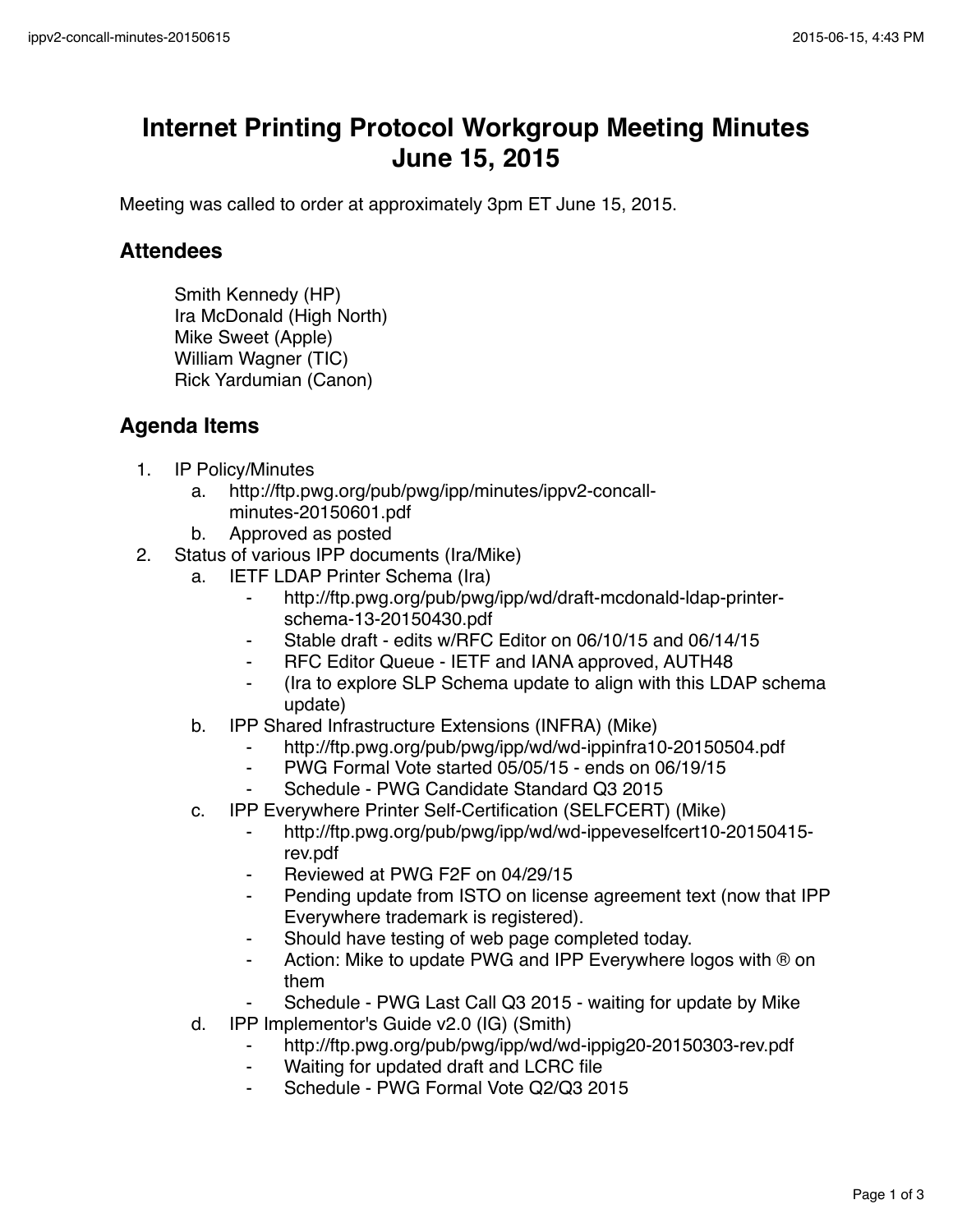- e. IPP System Service (Ira/Mike)
	- ⁃ http://ftp.pwg.org/pub/pwg/ipp/wd/wd-ippsystem10-20150428 rev.pdf
	- Interim draft need to add operation details
	- ⁃ Reviewed at PWG F2F on 04/29/15
	- Schedule Prototype draft in Q3/Q4 2015
- 3. Review of IPP/1.1 updates (Mike/Ira)
	- a. https://www.ietf.org/internet-drafts/draft-sweet-rfc2910bis-04.txt
		- **Ready for IETF**
	- b. http://www.ietf.org/internet-drafts/draft-sweet-rfc2911bis-02.txt
		- Add "obsoletes RFC 3381" to this RFC, with rationale in section 10
		- ⁃ Section 4.1.5: At end change to "and define and register a default port number"
		- Page 39: "An IPP object implementation" -> "An IPP/1.1 object implementation MUST support version '1.1'. IPP implementations SHOULD accept any request with the major version '1' or '2', or ..."
		- Section 6.2.4:
			- ⁃ "However, IPP was deliberately designed to make ..."
			- First printer bullet: "decode and process any well-formed IPP/1.1 request; and"
			- ⁃ First client bullet: "decode and process any well-formed IPP/ 1.1 response"
		- Section 10:
			- ⁃ Add bullets for obsoleting RFC 3381 and 3382
		- Do we need to add a informative references to RFCs 2910, 2911, 3381, and 3382 since they are obsoleted? Mike will check what was done for the recent HTTP RFCs
		- Mike to post an updated draft with the above changes, then ready for IETF
	- c. Look at RFC 7322 for any updated style info
- 4. Review of IPP/2.0, 2.1, 2.2 (Mike/Ira)
	- a. http://ftp.pwg.org/pub/pwg/ipp/wd/wd-ipp20-20150611-rev.pdf
	- b. Section 1, line 176: fix section 0 reference.
	- c. Section  $1.2$ 
		- ⁃ "Certain" -> "A few"
		- ⁃ "PWG IPP workgroup"
		- ⁃ "are discussed in"
	- d. Section 2.1:
		- ⁃ "The following additional terms are defined:"
		- Maybe change definition of CONDITIONALLY REQUIRED
			- Action: Ira/Bill to post alternative definition of
			- CONDITIONALLY REQUIRED to IPP WG list
	- e. Section 4.1:
		- ⁃ Add RFC 3382 to the SHOULD list
		- Add PWF 5100.3 for media-col to SHOULD list
	- f. Section 10:
		- "mandatory cipher suite(s)"